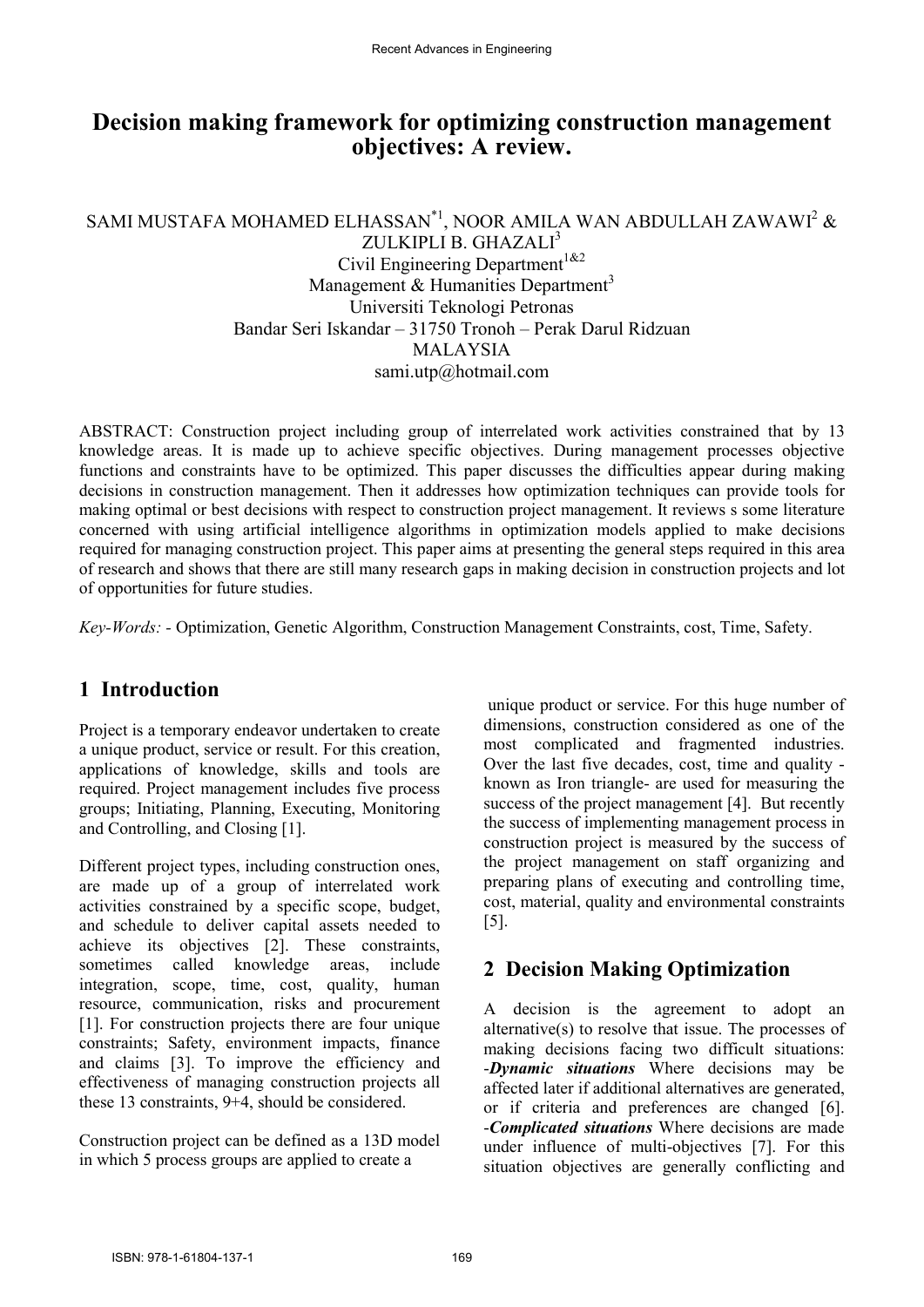preventing simultaneous optimization of each objective [8].

Optimization methods are used to solve these problems; when there are some objective functions to be optimized in addition to constraints of decision variables [9]. Optimization models aim at finding optimal or best solutions with respect to some predefined performance objectives.

Artificial intelligence algorithms solve multiobjectives optimization problems by emulating the human brain [10]. The most popular Artificial Intelligence paradigms include Genetic Algorithms (GAs), Fuzzy Logic (FL), Artificial Neural Network (ANNs) and Ant Colony Optimization (ACO).

#### **3 Using optimization in developing decision making frameworks for Managing Construction Projects:**

Construction projects are managed in thirteen dimensions model by applying five management processes. But most of researches focusing on time and cost dimension and few ones considered quality and environmental impacts. For construction industry in Malaysia, safety constraint may need more consideration because the governmental reports showed that construction is at the top of industries having accidents which cause death in Malaysia [11].

The phases that most of researchers considered are design and planning phase. Only few of them studied controlling phase. Kandil consider construction/execution phase; using Genetic Algorithm to make optimum planning decision for allocating resources considering time, cost and quality constraints [12].

Previous application of Artificial Intelligence Algorithms (AIA) in construction decision making process can be classified into three categories; *-Decision related to evaluation design and planning alternatives*; Genetic Algorithm [13], Linear and non-linear algorithms [14] and Simulated Annealing algorithm and fuzzy logic algorithm [15]. *-Decisions concern with allocating resources during construction phase*; Genetic Algorithm [16] and [17], Ant Colony Optimization [18]. -*Some decisions may be affected by both of the previous problems*; evaluating options and allocating resources. Like coordinating tasks; Enumerative Branch-And-Cut algorithm (EBAC) [19].

Most of these studies concluded that availability of data is the most critical problem [20] and [21]. Any algorithm needs specific type and amount of data; availability of data is an important factor for selecting algorithm.

Evolutionary Algorithms (EA) are those ones which are applied when given a population of individuals then natural selection is done due to the environmental pressure and this selection causes a rise in the fitness of the population. This type of algorithms involved most algorithms used for optimizing decision in construction management; like Genetic Algorithm, Particle Swarm and Ant Colony Optimization.

The following section discusses some advantages and disadvantages of some evolutionary algorithms: -The main characteristic of *Genetic Algorithms* (GA) is that they work on multi points environment, this gives them many advantages; they do not take long time to evaluate huge number of solutions, bad and missed data do not affect final results because they will be discarded. Other important advantage is that they do not require knowing the relation between problem variables. But its disadvantage is that discarding of bad or missed data may lead to suboptimal solutions [22]. -*Ant Colony Optimization* (ACO) algorithms are like (GA); do not take long time to find acceptable solutions. But they depend on experimental bases rather on theoretical ones [23]. -Advantages of the basic *Particle Swarm Optimization* algorithm (PSO) [24]; It can be applied into both scientific research and engineering use.PSO has no overlapping and mutation calculation. So the speed of the researching is very fast. The calculation in PSO is very simple. PSO adopts the real number code, and it is decided directly by the solution. The disadvantages include, the method easily suffers from the partial optimism, and the method cannot work out the problems of scattering, optimization and non-coordinate system.

After selecting the suitable algorithm according to its capabilities, advantages and disadvantages, required data have to be collected through questionnaires, interviews, and case studies. To computerize the previous processes, some suitable software is required like V.B.6, Ms Excel and or Matlab. Then the multi-objectives problems will be coded to be analyzed and solved by using the selected algorithm.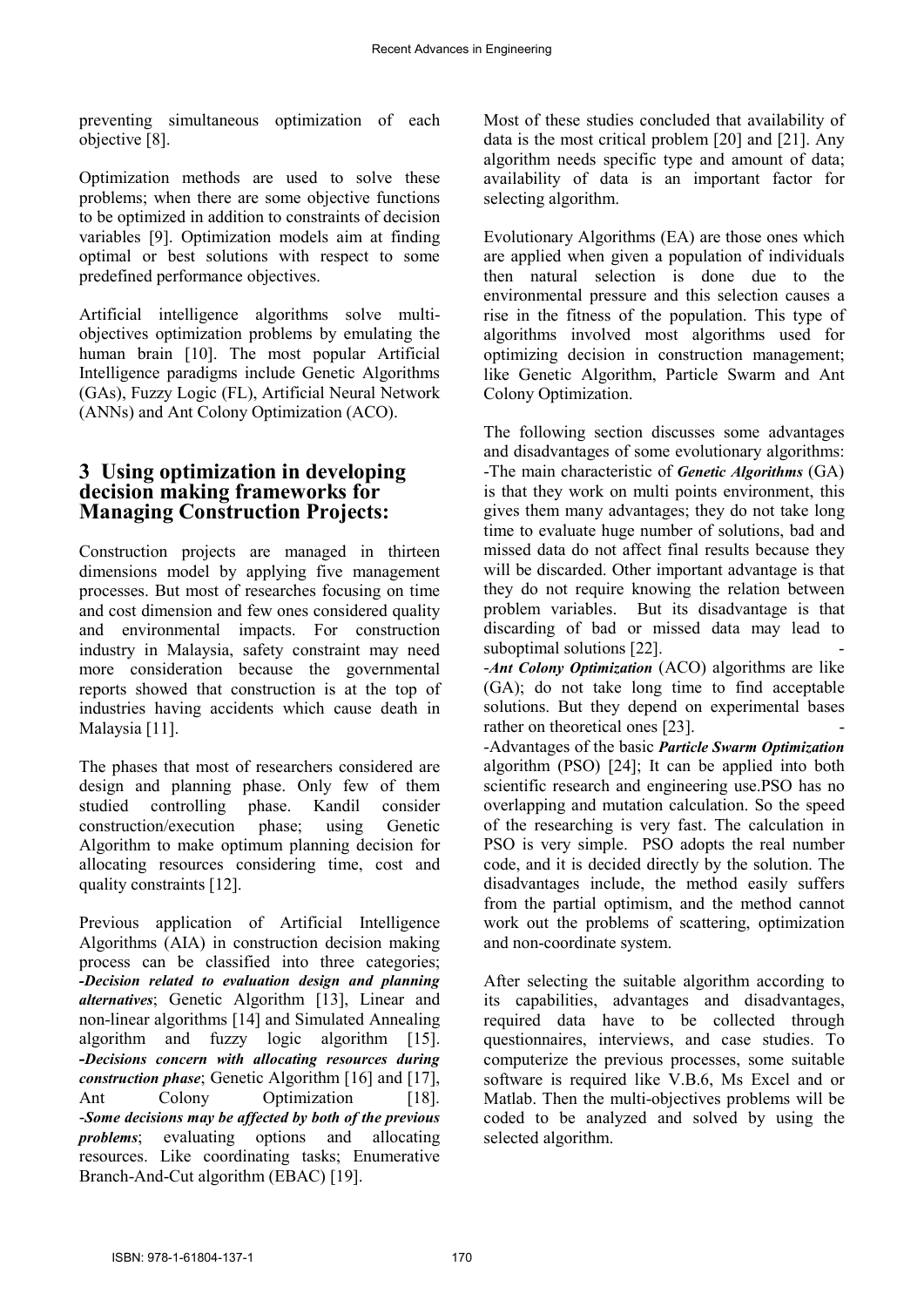### **4 Discussion**

Making decisions during construction projects management require multi objective optimization tool, and Artificial Intelligence (AI) provides many tools for this purpose.

Most of Artificial Intelligence applications used in supporting decision making in construction management are focusing on resources allocation, evaluation design alternatives and optimizing decisions under mutual cost and time constraints. Most of previous studies were focusing only on cost-time tradeoff problems. There is a need to extend these studies to include other criteria like quality and environmental impacts and safety. Few studies addressed issue of multi-objective by adding third criteria to time and cost like environmental performance [20], quality [12 and environmental impacts [21. But they addressed it only through design and/or planning phases, hence there is need to extend the scope of such studies to cover other management processes; executing and controlling. The main problem for most of these researches is availability of data. As new optimization tools and techniques developed there will be capability to include more objectives and constraints; applying artificial intelligence algorithms in construction management optimization model will be a promising area for a lot of researches.

The following three figures represent summary of literature review related to using artificial intelligence algorithms to develop optimization models for different combinations of construction projects objectives*. Where: [1]Genetic Algorithm (G.A.), [2] Enumerative Branch-And-Cut (EBAC), [3] Fuzzy Logic (FL), [4]Ant Colony Optimization (ACO), [5] Artificial Neural Network (ANN), [6]Memetic Algorithm (MA) [7]Particle Swarm Optimization (PSO) [8]Simulated Annealing Algorithm (SAA).* 



Fig(1): Time problem

Figure 1presents that there are four studies based on allocating resources in design and planning phases to make decisions concerns with scheduling, each of these studies use different AIA.)



Fig(2): Time and cost tradeoff problem

Figure 2addresses studies those combined many construction project constraints in different phases. although all of them use the same algorithm but some of them based on allocating resources and the other on arranging design and planning options.)



Fig(3): Some combinations of quality, cost, time and environmental impacts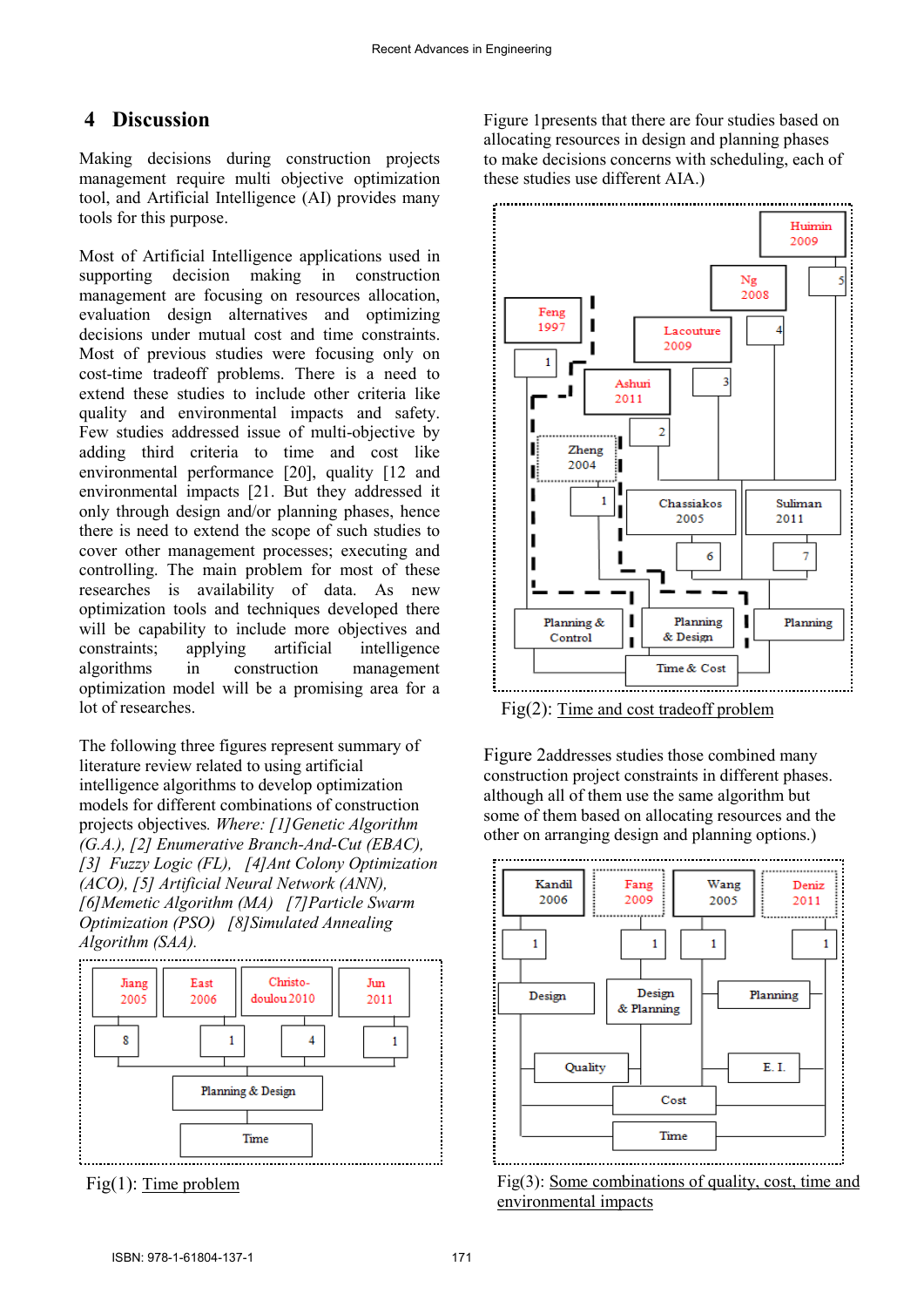Figure 3shows that there are six research papers about using six different Artificial Intelligence Algorithms (AIA) in planning phase to make decisions which solve the problem of time and cost tradeoff. Also there is studies suggest applying GA to solve the same tradeoff problem; one of them considers design and planning phases and the other focus on planning and control phases. The study in the dotted box based on the concept of arranging design and plan options, while the other studies based on allocating resources.)

### **5 Conclusion**

After reviewing these sixteen research papers the following figures can summarize the application artificial intelligence algorithms in decision making framework. The common recommendation from all these sixteen studies is that they are promoting using (AIA) in making decision for managing construction project. And the main problem noted by all of them is concerned with availability of data.

Figure (4) shows the general flowchart of applying AIA to develop decision making framework to optimize different objectives of construction projects. According to this figure many future studies are expected because there are many combinations of constraints can be considered and as new AIA is developed the opportunities to achieve better decision making framework is increased. The dotted, highlighted selection and arrows show in figure (4) is an example for one of these future studies.

#### **6 References**

[1] PMI (2004). "A guide to the Project Management Body of Knowledge", project Management Institute, USA.

[2] Fleming, G. (2009). "construction project management handboosk". Report No. FTA-CA-26- 7077-2009-1 U.S. department of transportation, USA.

[3] PMI, (2000). "Construction Extension to A Guide To the Project Management Body of Knowledge", Project Management Institute, USA.

[4] Atkinson, R. (1999). "Project management: cost, time and quality, ywo best guesses and phenomenon, its time to accept other success criteria". International Journal of Project Management. 17(6), 337-342.



Fig(4): Flow chart for using optimization algorithms for developing decision making framework in construction management.

[5] Nwachukwu,C.C.; Ibeawuchu, E.; and Okoli,M.N.( 2010). "Project management factor indexed; a constraint to project implementation success in construction sector of developing economy". European Journal of scientific research, 43(3), 392-405.